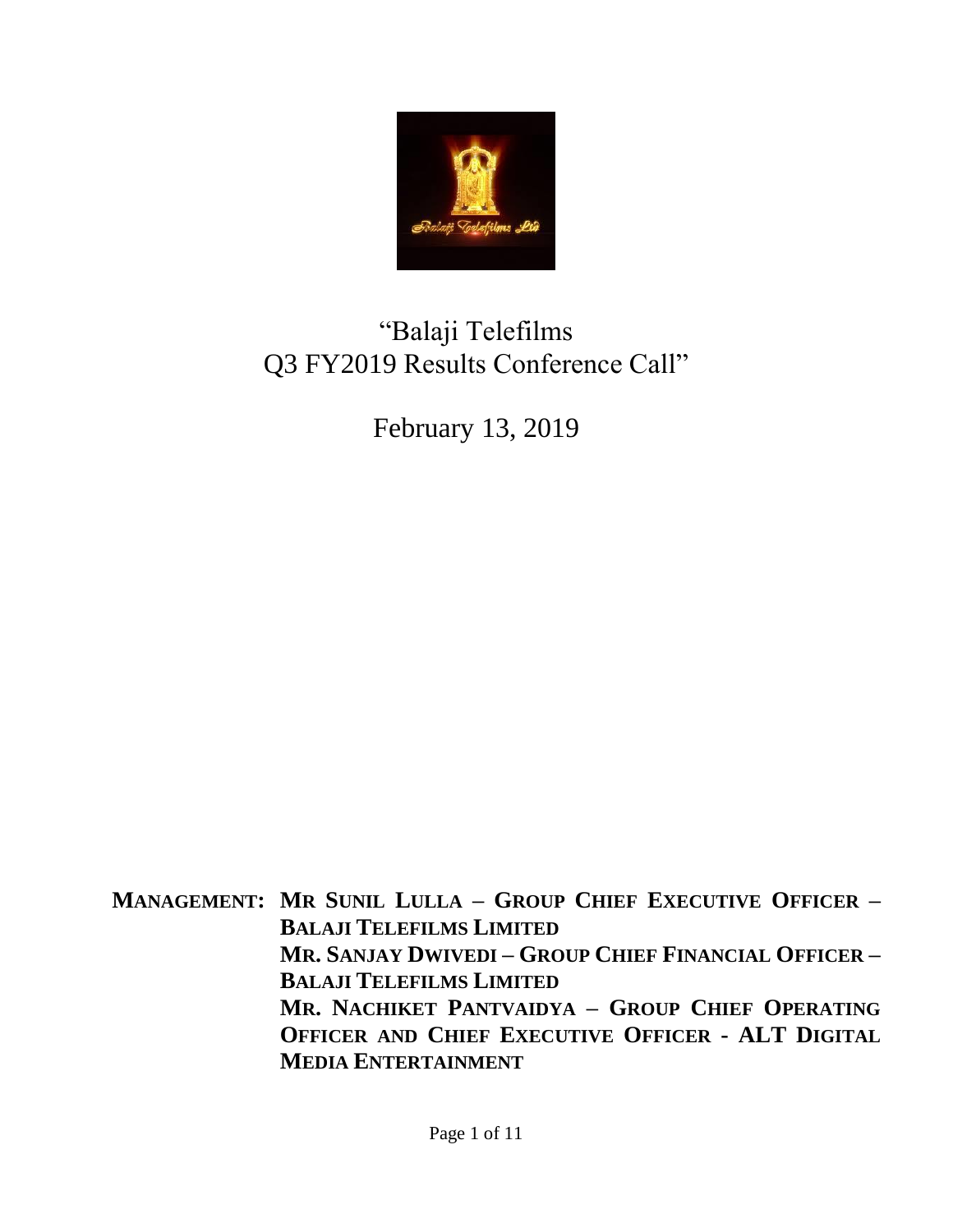

**Moderator:** Ladies and gentlemen, good day and welcome to the Q3 FY2019 results of Balaji Telefilms hosted by Emkay Global Financial Services. We have with us Mr. Sunil Lulla, Group Chief Executive Officer, Mr. Sanjay Dwivedi, Group Chief Financial Officer, and Mr. Nachiket Pantvaidya, Group COO and CEO, ALT Digital Media Entertainment. As a reminder, all participant lines will be in the listen-only mode and there will be an opportunity for you to ask questions at the end of today's presentation. Should you need assistance during the conference, please signal an operator by pressing "\*" then "0" on your touchtone telephone. Please note that this conference is being recorded. I now hand the conference over to Mr. Harsh Kundnani of Emkay Global. Thank you and over to you Sir!

**Harsh Kundnani**: Good evening everyone. I would like to welcome the management and thank them for giving us this opportunity. I would now hand over the call to the management for the opening remarks. Over to you gentlemen!

**Sunil Lulla**: Thank you. This is Sunil Lulla and good afternoon everybody. Thank you for joining us for our Q3 FY2019 earnings call. I hope you had the opportunity to review our earnings release. So, while we are in 2019 the discussion is about the last quarter, which ended in December 2018, we had a splendid quarter and we hope to take this momentum into this New Year, which is 2019. Our TV business continues to be the number one content creator for Indian primetime. We ended the year with a 16% market share in primetime ratings. This is more than twice that of our nearest competitor and more than the production houses, which are ranked two and three. We have three of the top five shows for the entire year including the number one weekend show and the number one and number two daily shows, which were produced by Balaji Telefilms. Our content entertains millions everyday and helps broadcasters create an impact in their business. This quarter, which closed in December 2018, we produced just under 200 hours of content at an average realization of nearly Rs.40 lakhs or 4 million rupees an hour. Our average revenue per hour has improved 18% when compared to a year ago, which is helped by the change in our programming mix, which has seen more weekend programming, which tends to be higher priced. We currently have seven shows on air and we should be in a position to announce a few more additions in the coming days. Our TV business is as always getting stronger and predictable and the coming months look good operationally.

> Moving to our movie business, we had no releases in the last quarter, which ended in December 2018, but the team has been very busy preparing for upcoming releases. We have signed a few exciting and quirky movies, which includes Mental Hai Kya with Kangana and Rajkummar Rao, Jabariya Jodi, a film set in small town India starring Sidharth Malhotra and Parineeti Chopra and Dolly Kitty Aur Woh Chamakte Sitare, which sees Alankrita Shrivastava teaming up with Balaji after the phenomenal success of Lipstick Under My Burkha and there is Ayushmann Khurrana starring in Dream Girl in addition to other projects.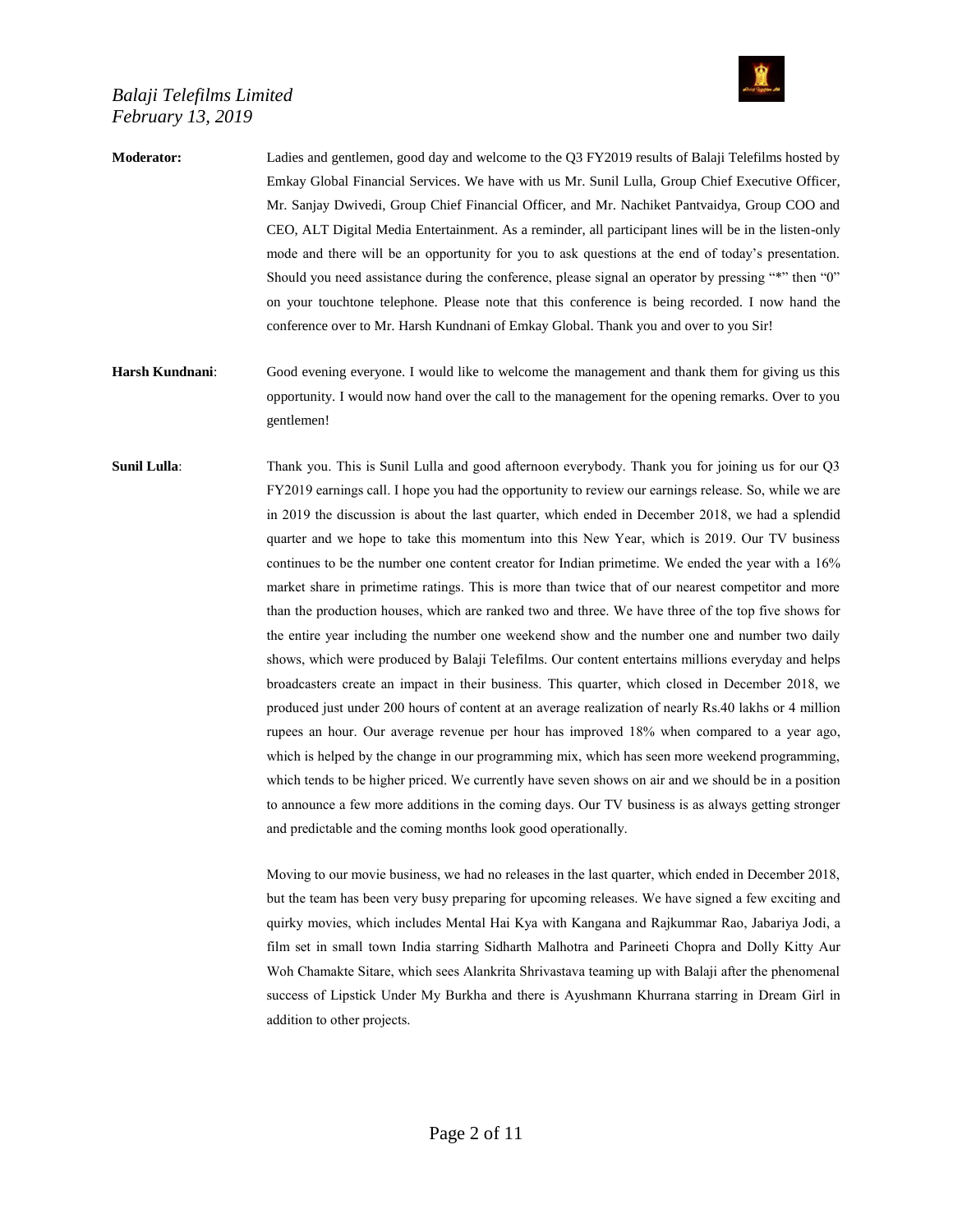

In line with the operating strategy on films, we have presold certain rights of these films thereby locking in the cost of production of these movies. Our capital commitment to the movie business remains limited and we follow a portfolio approach wherein capital is recycled within the business.

Our digital B2C business ALT Balaji ended this year as India's number three subscription video on demand as per App Annie ratings, which measures OTT app subscription revenues. This continued growth in consumer adoption is the validation of ALT's unique clutter breaking content as well as having a product that is affordable and made for India pricing. Our digital footprint continues to grow and as of date we have ever subscribed base of 13.1 million paid subscriptions. This has grown 56% from 8.9 million when we last reported and in the last few months we are witnessing an interesting trend of consumers downloading and paying for the app directly in addition to being available on partner telecom networks. Our belief is that consumers have appreciated ALT Balaji's unique online digital content and are willing to pay for a better experience and are paying for it directly. On the content front on ALT, we added six shows this quarter and thus we have one of the largest collections of original exclusive content at 33 shows currently. We continue to see good consumption of our content with around 54% of the content consumption coming from the top 50 cities in India and the balance from rest of India.

In terms of watch time or viewing time, we maintain an over an hour of viewing time per day per subscriber, which is phenomenal. We understand the nuances and the changing taste of Indians and use this to build up content pipeline. Today our committed pipeline is close to 60 shows and these should be live on the app over the next 18 months.

Overall the OTT in this category continues to grow strong and the habit to pay for content continues to develop. We firmly believe that consumers in India are receptive to pay for quality and unique content and ALT Balaji is leading initiative in developing this market. So that summarizes our three lines of business. We have a great and strong positive outlook. I now hand over to my colleague Sanjay to give you a quick update on the key financials for the quarter.

**Sanjay Dwivedi:** Thank you. I hope you all have seen the results presentation available on the website. The key figures on a standalone basis are as follows; Q3 FY2019 revenues at Rs.111.5 Crores comprising of Rs.103.6 Crores from content production and Rs.7.7 Crores from movies. On a nine-month basis, FY2019 revenues at Rs.358.2 Crores, Rs.259 Crores from content production and Rs.98.1 Crores from movies. Gross margin in TV has improved to 23% on account of better operating efficiencies and cost control. As explained earlier, our approach has been to launch high impact initial episodes at launch of a show and within a period of six to eight weeks we rationalized the expenses significantly resulting in better show profitability. We have done this for several years and this quarter too we are seeing the playing out. Q3 FY2019 EBITDA at Rs.13.2 Crores against Q2 FY2019 EBITDA of Rs.3.8 Crores, a significant improvement driven by a better gross margin and lower marketing spent in the movie business. Net profit after tax at Rs.12 Crores for the quarter and Rs.17.9 Crores for nine months FY2019.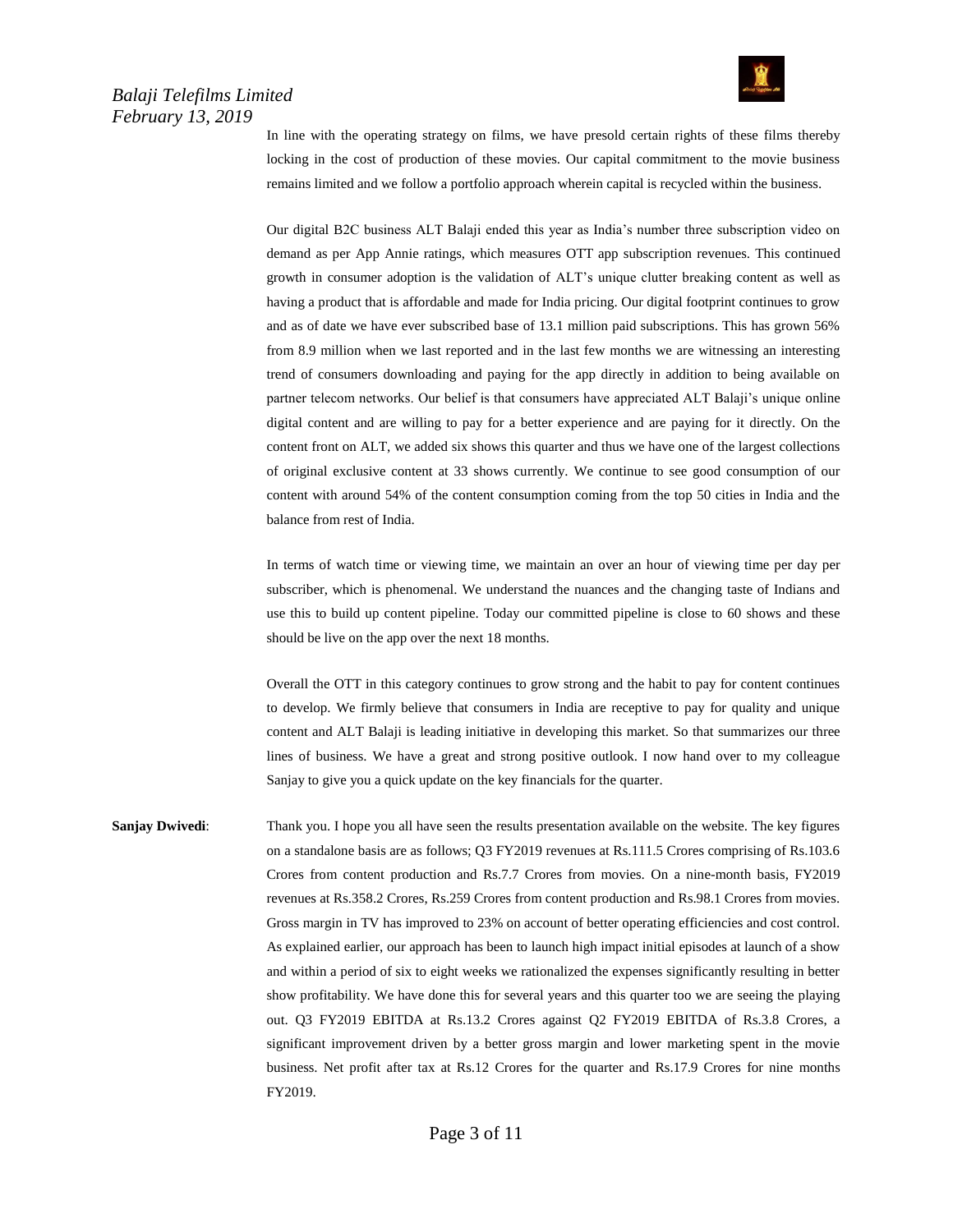

Coming to the movie business, we invest a certain amount of capital into the business and money is rotated within the business depending on the lifecycle of the movie projects. Our capital employed in the movie business has been close to Rs.100 Crores and we maintain that level of exposure. Our slate for FY2020 has four movies and the most important development is that we have secured the cost of production for these movies by way of pre-sales. ALT Balaji revenues were lower this quarter as compared to the previous quarter and given some large B2B deals were booked in the previous quarter. This quarter we have seen a 26% increase in the direct subscription revenue. The added benefit of more direct subscription is also our visibility for the next few months is better given customers tend to pay for a quarter on the app versus monthly payment via our partners. In comparison, our unbilled revenue at the start of January 2019 is 56% more than the number at this start of October. In line with our focus on growing B2C subscribers, we continue to invest in B2C consumer acquisition. Overall, we will continue to invest in ALT Balaji, which will create value for the group, generates free cash from the TV and movie business that will help sustain the growth. Our investments in mutual fund units across the group on December 31, 2018 were at Rs.323 Crores. I thank you all for joining us today and now would request the moderator to open the Q&A session. Thank you.

- **Moderator:** Thank you. Ladies and gentlemen, we will now begin the question and answer session. We have the first question from the line of Rajesh Agarwal from Moneyore Investment. Please go ahead.
- **Rajesh Agarwal:** What was the reason for the ALT Balaji revenue being lower compared to last quarter and second question is we talked about unbilled revenue, how do we calculate that unbilled revenue?
- **Management:** Rajesh I will just take the second one of our unbilled revenue, so basically accounting wise we take only that much of revenue for the period, but you could have paid for a yearly plan and say for example you paid Rs.300 today for this quarter we will only take proportion of it, so the remaining money carried forward as unbilled. In terms of the fee as quarterly revenue being lower than last year as we explained last time, this is the business, which have some B2B deals, some B2C deals, some partner deals, I think the key messages are direct subscriptions continue to grow strong and if you see the total number of subscription sold from 8.9 to 13.1 I think that is how you should look at it versus our monthly or a quarterly actual revenue number.
- **Rajesh Agarwal:** So B2B billing we will do it on a lump sum basis?
- **Management:** No. It does not work like that. B2B each agreement is unique to the extent that whatever that agreement has as a deliverable we account for the revenue for that quarter.
- **Rajesh Agarwal:** Sure Sir. That is the reason for revenue being lower than the last quarter?
- **Management**: Actually, the B2B revenue is lower, B2C revenue is significantly higher this quarter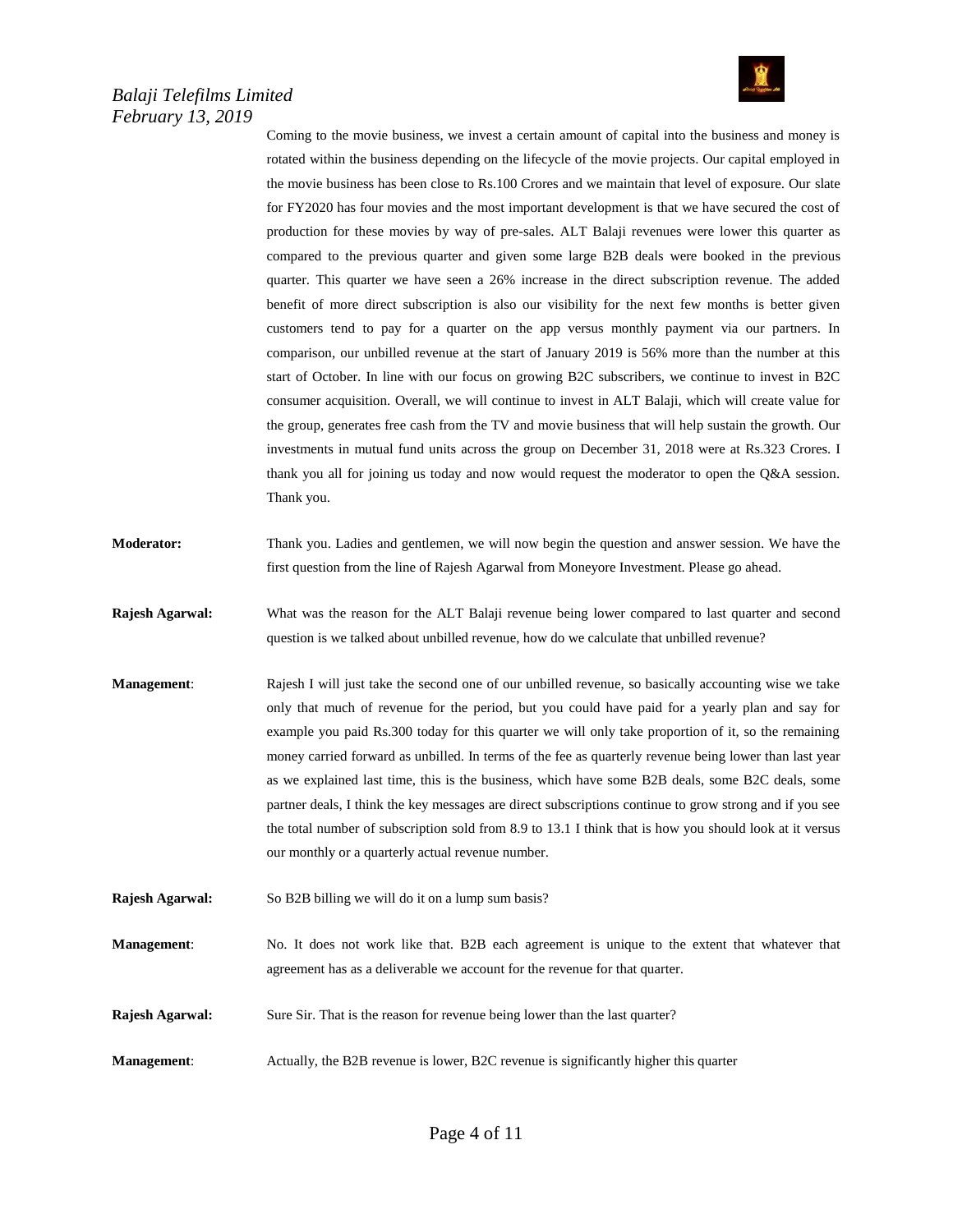

| $1$ corran $y$ $10, 2017$<br>Rajesh Agarwal: | For this third quarter?                                                                                                                                                                                                                                                                                                                                                                                                                      |
|----------------------------------------------|----------------------------------------------------------------------------------------------------------------------------------------------------------------------------------------------------------------------------------------------------------------------------------------------------------------------------------------------------------------------------------------------------------------------------------------------|
| Management:                                  | Yes.                                                                                                                                                                                                                                                                                                                                                                                                                                         |
| Rajesh Agarwal:                              | Thank you.                                                                                                                                                                                                                                                                                                                                                                                                                                   |
| <b>Moderator:</b>                            | Thank you. We have the next question from the line of Ritwik Seth from Deep Finance. Please go<br>ahead.                                                                                                                                                                                                                                                                                                                                     |
| <b>Ritwik Seth:</b>                          | Hi good evening Sir. Just a couple of questions. Firstly, if I see from Q1 FY2019 in the presentation<br>we have had monthly active subscribers at 2.1 to 2.3 million subscribers, so is it the numbers have<br>been flat for the first three quarters of FY2019?                                                                                                                                                                            |
| Management:                                  | Ritwik what are the two-point number that you indicated again?                                                                                                                                                                                                                                                                                                                                                                               |
| <b>Ritwik Seth:</b>                          | Monthly active subscribers.                                                                                                                                                                                                                                                                                                                                                                                                                  |
| Management:                                  | MAU?                                                                                                                                                                                                                                                                                                                                                                                                                                         |
| <b>Ritwik Seth:</b>                          | Yes. MAU.                                                                                                                                                                                                                                                                                                                                                                                                                                    |
| <b>Management:</b>                           | No. Monthly active subscribers 2.1 at the end of $Q2$ , which has doubled to 4.2 in this quarter.                                                                                                                                                                                                                                                                                                                                            |
| <b>Ritwik Seth:</b>                          | Sir, Q3 December 2018 monthly active subscribers you are saying is 4.5 million?                                                                                                                                                                                                                                                                                                                                                              |
| Management:                                  | 4.6. Correct.                                                                                                                                                                                                                                                                                                                                                                                                                                |
| <b>Ritwik Seth:</b>                          | 4.6 million. Okay sure and on these 13 million subscribers, is it safe to assume that because of the<br>couple of shows that we have launched that must have contributed to say 90% of the increment?                                                                                                                                                                                                                                        |
| <b>Management:</b>                           | It only shows that people are watching us new shows have contributed and old shows have<br>contributed, as always the old shows have good share also, the library products are also doing well for<br>us, so it is not just new launches, and as our library is keeping on growing that is also adding to the<br>fact that we are getting increased subscription and we hope to hit a tipping point in the next 12 to 18<br>months for that. |
| <b>Ritwik Seth:</b>                          | Okay sure and what is the plan for ALT in FY2020, we have stated 100 to 130 odd Crores of<br>investment, are we on track or like to change something?                                                                                                                                                                                                                                                                                        |
| <b>Management:</b>                           | We are on track, the two parameters that we are actively toying with is one is how do we improve the<br>mix of direct subscribers versus our B2B subscribers and that number to be much higher than what it<br>is today that is one. Secondly, we are now at a process where we are confident that we will do about                                                                                                                          |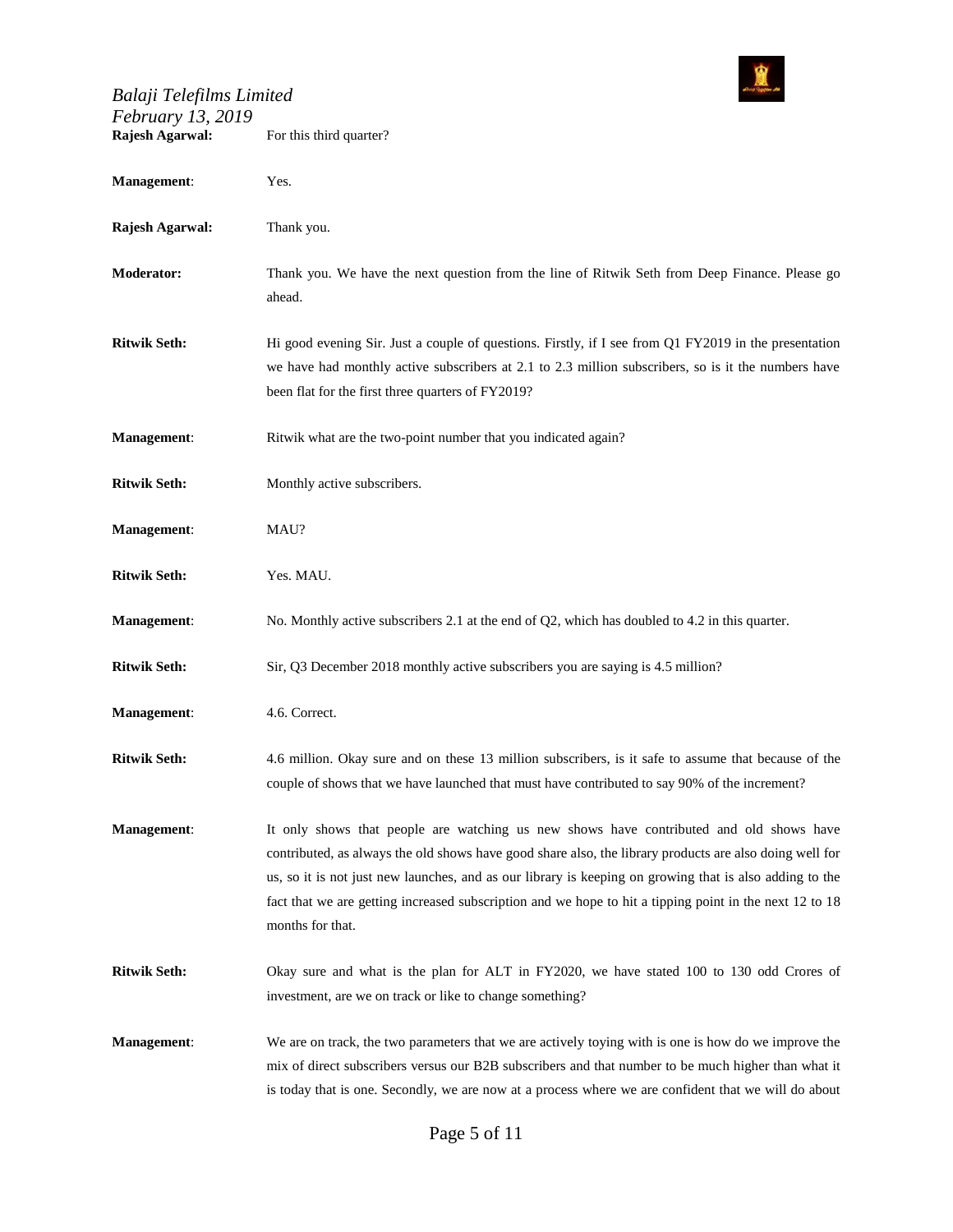

|                        | 24 to 30 shows in a year plus three categories of shows, so that is either male focus shows or female<br>focus dramas. We are reinforcing that content strategy and our focus on international, which will be                                                                                                                                                                                                                                                                                                                                                      |
|------------------------|--------------------------------------------------------------------------------------------------------------------------------------------------------------------------------------------------------------------------------------------------------------------------------------------------------------------------------------------------------------------------------------------------------------------------------------------------------------------------------------------------------------------------------------------------------------------|
|                        | even more as we go ahead as our library builds up.                                                                                                                                                                                                                                                                                                                                                                                                                                                                                                                 |
| <b>Ritwik Seth:</b>    | What is the total amount that we have invested in ALT till date?                                                                                                                                                                                                                                                                                                                                                                                                                                                                                                   |
| <b>Management:</b>     | We have done an equity infusion of around 450 Crores, we still have over 100 Crores of cash residing<br>on to the balance sheet.                                                                                                                                                                                                                                                                                                                                                                                                                                   |
| <b>Ritwik Seth:</b>    | Okay Sir. We have invested 350 Crores?                                                                                                                                                                                                                                                                                                                                                                                                                                                                                                                             |
| <b>Management:</b>     | Yes.                                                                                                                                                                                                                                                                                                                                                                                                                                                                                                                                                               |
| <b>Ritwik Seth:</b>    | Thank you and all the best.                                                                                                                                                                                                                                                                                                                                                                                                                                                                                                                                        |
| <b>Moderator:</b>      | Thank you. We have the next question from the line of Amit Mehendale from Robocapital. Please go<br>ahead.                                                                                                                                                                                                                                                                                                                                                                                                                                                         |
| <b>Amit Mehendale:</b> | Thanks for the opportunity. Can you provide a split of 8 Crores ALT Balaji revenue to B2B and B2C<br>and also overall it will be great if we could get some insight into the number of paying customers for<br>telecom as well as direct and the ARPU for each of them?                                                                                                                                                                                                                                                                                            |
| Management:            | All of these are in confidential agreements I am sorry I cannot kind of reveal ARPUs out to you.<br>These agreements as you can understand are intercompany agreements and are confidential. Suffice to<br>say that there has been a considerable growth in the direct subscription numbers for us. We are seeing<br>nearly 60% to 70% growth over the last quarter and that is about what we can reveal, of course we<br>cannot reveal the number of telco subscribers, we cannot reveal those numbers on ARPUs, etc.<br>because we have those agreements signed. |
| <b>Amit Mehendale:</b> | Right, I appreciate that. Is it possible to reveal the B2B and B2C split in the 8 Crores avenue?                                                                                                                                                                                                                                                                                                                                                                                                                                                                   |
| <b>Management:</b>     | I think at this stage, we are a little sensitive about that, so you must appreciate that we will kind of<br>recheck on that question right now?                                                                                                                                                                                                                                                                                                                                                                                                                    |
| <b>Amit Mehendale:</b> | Right sure. I have just one followup on this, see typically for tech products daily active users and<br>monthly active users are key numbers, is it possible for you to share those numbers, how they are<br>trending?                                                                                                                                                                                                                                                                                                                                             |
| Management:            | So far it is 4 to 4.6 million monthly active users as of December 31, 2018.                                                                                                                                                                                                                                                                                                                                                                                                                                                                                        |
| <b>Amit Mehendale:</b> | 4.6?                                                                                                                                                                                                                                                                                                                                                                                                                                                                                                                                                               |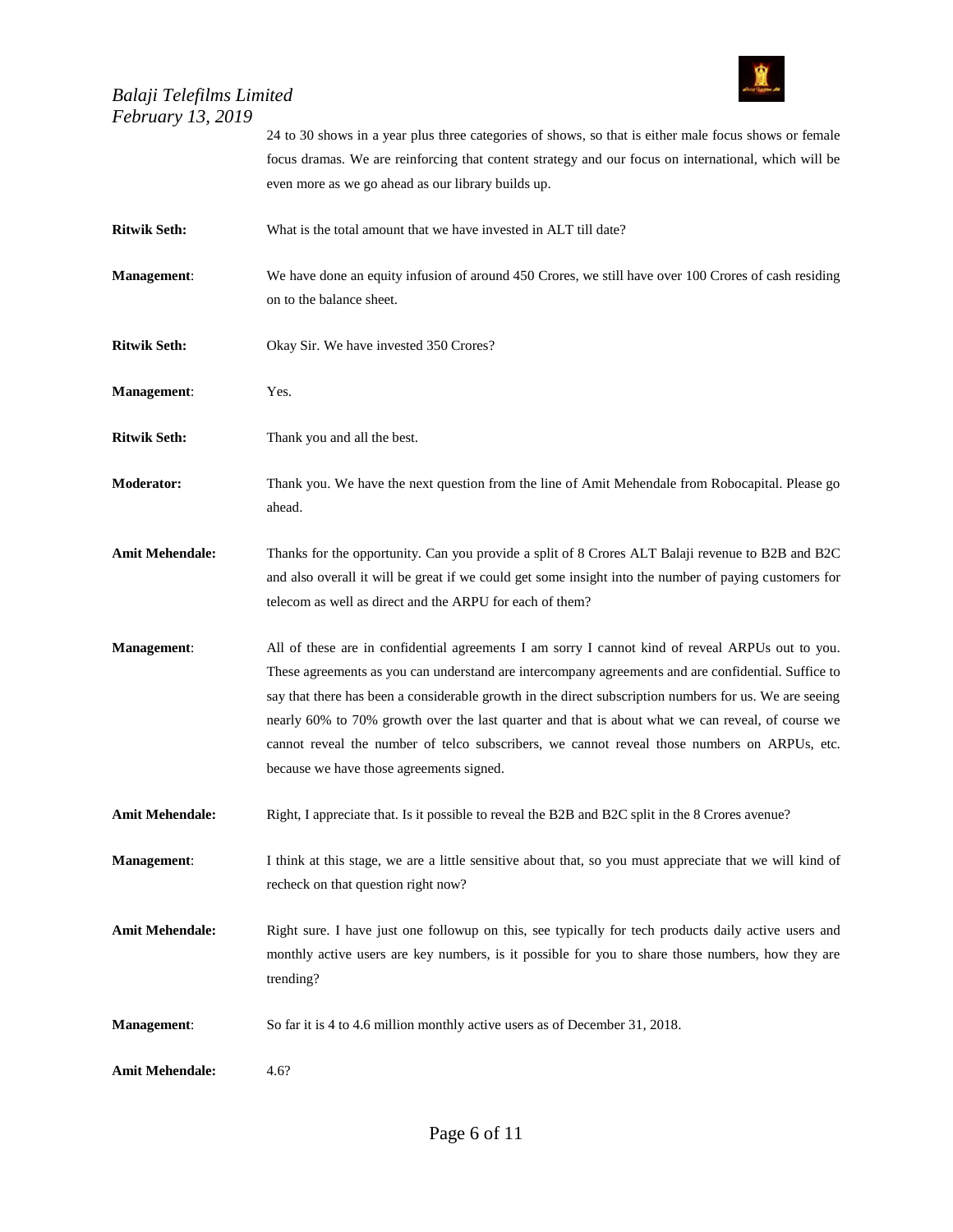

| <i>February 13, 2019</i><br><b>Management:</b> | Yes, and I think of daily our sense is unlike an advertising like kind of products we do not really need<br>consumers to come in everyday depends on when we launch shows there will be viewing and users,<br>so I think in our sense the monthly active user is a better matrix to look at unlike our daily active<br>users.                                                                       |
|------------------------------------------------|-----------------------------------------------------------------------------------------------------------------------------------------------------------------------------------------------------------------------------------------------------------------------------------------------------------------------------------------------------------------------------------------------------|
| <b>Amit Mehendale:</b>                         | Right. How do you see that is trending on a quarter-on-quarter basis, what is typically our growth rate<br>like 40% to 50% growth rate?                                                                                                                                                                                                                                                             |
| Management:                                    | A gentleman asked a question before you. The end of Q2 was 2.3 and we have doubled that to 4.6.                                                                                                                                                                                                                                                                                                     |
| <b>Amit Mehendale:</b>                         | Right. I have one last question, is there any plan to add AVOD apart from this SVOD model?                                                                                                                                                                                                                                                                                                          |
| Management:                                    | No.                                                                                                                                                                                                                                                                                                                                                                                                 |
| <b>Amit Mehendale:</b>                         | Okay. Thank you. Thanks a lot.                                                                                                                                                                                                                                                                                                                                                                      |
| <b>Moderator:</b>                              | Thank you. We have the next question from the line of Rajesh Agarwal from Moneyore Investment.<br>Please go ahead.                                                                                                                                                                                                                                                                                  |
| Rajesh Agarwal:                                | For the ALT Balaji, we have guided 60 Crores revenue this year, so now we have already run 28<br>Crores, can we meet that?                                                                                                                                                                                                                                                                          |
| <b>Management:</b>                             | Yes, at the end of the year we will be probably slightly shorter or just about there.                                                                                                                                                                                                                                                                                                               |
| Rajesh Agarwal:                                | Sir, have the strategy changed, now we are targeting for more B2C customers rather than B2B?                                                                                                                                                                                                                                                                                                        |
| Management:                                    | It is not a full shift in strategy, but over the last six months the confidence that the direct consumer<br>base is consuming us is willing to pay Rs.300 a month has enabled us to start focusing our<br>investments and marketing spends to attract that a little more.                                                                                                                           |
| Rajesh Agarwal:                                | Sir, the difference between the ARPU between B2B and B2C is huge, is it substantial?                                                                                                                                                                                                                                                                                                                |
| <b>Management:</b>                             | Yes, there is a difference between the ARPUs in both and the difference will be about 30% to 40% at<br>this stage.                                                                                                                                                                                                                                                                                  |
| Rajesh Agarwal:                                | Have you seen that whenever we are launching new shows that the subscription addition is more<br>subscribers?                                                                                                                                                                                                                                                                                       |
| <b>Management:</b>                             | Well, there are two kinds of additions that happen. One is of course people who come to see the new<br>show, but a lot of subscribers also get added when we try and go to past subscribers, who have<br>dropped, who have churned out to whom we get also. There is addition of two types of subscribers<br>entirely fresh and people who have churned out of our app we will get them back again. |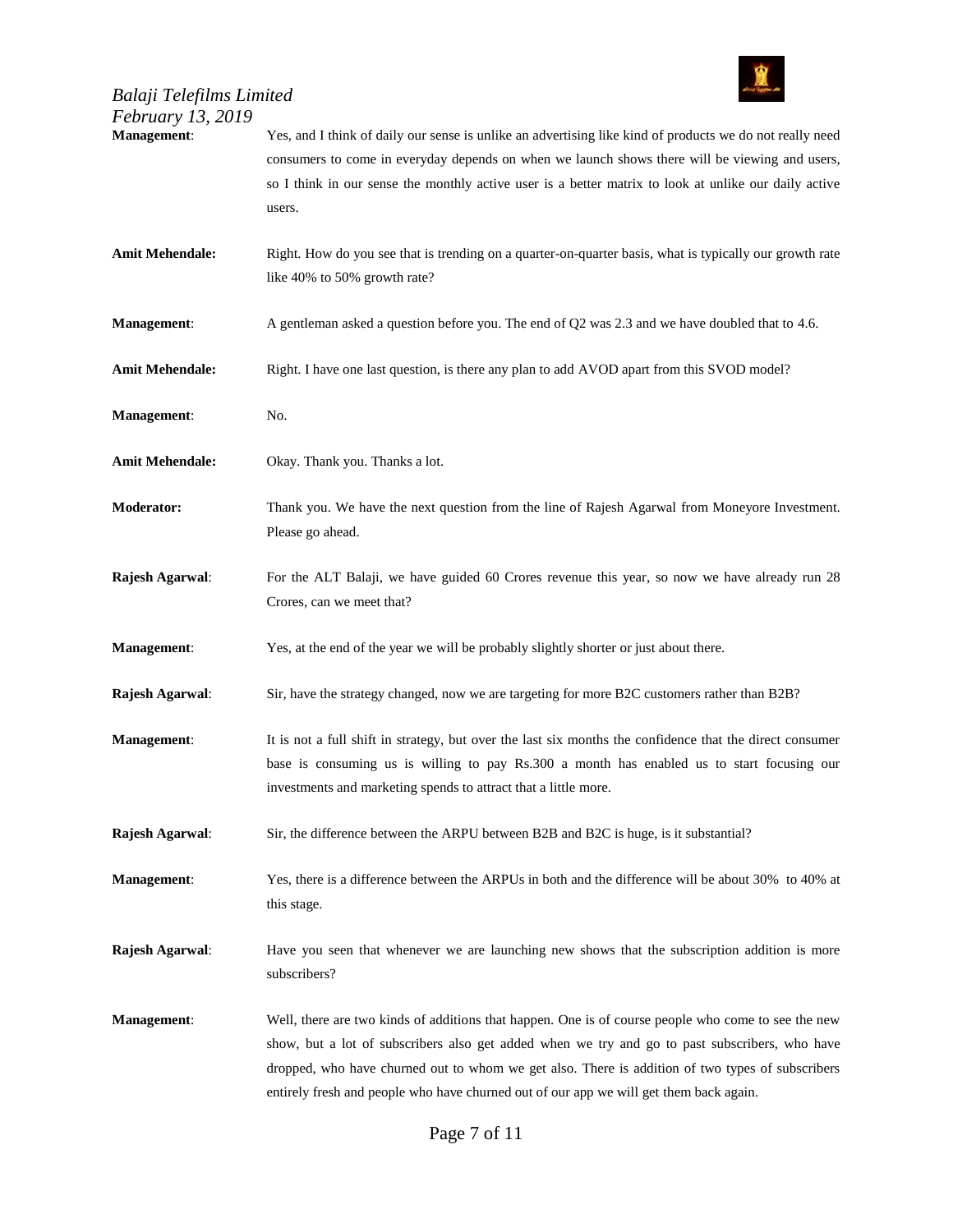

| Balaji Telefilms Limited<br>February 13, 2019 | Stein <mark>g Telefolme Lib</mark>                                                                                                                                                                                                                                                                                                                                                                                                                                                 |
|-----------------------------------------------|------------------------------------------------------------------------------------------------------------------------------------------------------------------------------------------------------------------------------------------------------------------------------------------------------------------------------------------------------------------------------------------------------------------------------------------------------------------------------------|
| Rajesh Agarwal:                               | What is the retain ratio?                                                                                                                                                                                                                                                                                                                                                                                                                                                          |
| Management:                                   | Right now, anywhere between 50% and 60%.                                                                                                                                                                                                                                                                                                                                                                                                                                           |
| Rajesh Agarwal:                               | Okay, do we have more quarterly subscribers or half yearly or yearly?                                                                                                                                                                                                                                                                                                                                                                                                              |
| Management:                                   | More quarterly subscribers, 70% is quarterly                                                                                                                                                                                                                                                                                                                                                                                                                                       |
| Rajesh Agarwal:                               | The last question Sir, has the TV business matured now, the shows, which are on the air, has they<br>matured now?                                                                                                                                                                                                                                                                                                                                                                  |
| Management:                                   | Yes, if you recollect in our first quarter we were just launching new shows. Quarter onwards the TV<br>business is in a steady state and we hope to achieve the run rate of this quarter and improve it about<br>5% to 10% next quarter and keep at that then throughout. So yes, it has gone through that stage and<br>come to a maturity level.                                                                                                                                  |
| Rajesh Agarwal:                               | In terms of EBITDA margin, has it peaked? No? In terms of gross margin or whatever?                                                                                                                                                                                                                                                                                                                                                                                                |
| <b>Management:</b>                            | No margin, it would not peak because I think post IPL we will see a lot of activity and I think it is<br>unfair to say that any margin is peaked in the market when we are delivering more and more hit<br>content and earlier we have got 16% of the ratings of primetime and as our shows runs their course of<br>length, the margins will only improve.                                                                                                                         |
| Rajesh Agarwal:                               | Sir, the shows, which are like for example Dil Hi To Hai, which is on Sony, and which is on our app,<br>do we have a lesser cost on that or do we get lesser realization?                                                                                                                                                                                                                                                                                                          |
| <b>Management:</b>                            | Well, actually the Dil Hi To Hai that we launched this month was made just for digital, it is not<br>actually on Sony. We have started off on Sony and got discontinued from Sony and now we have<br>made a fresh batch or rather season two of the Dil Hi To Hai just for the digital app.                                                                                                                                                                                        |
| Rajesh Agarwal:                               | Thank you.                                                                                                                                                                                                                                                                                                                                                                                                                                                                         |
| <b>Moderator:</b>                             | Thank you. We have the next question from the line of Ritwik Seth from Deep Finance. Please go<br>ahead.                                                                                                                                                                                                                                                                                                                                                                           |
| <b>Ritwik Seth:</b>                           | Thanks for the followup and sorry to harp on the MAU thing data point, so starting if I see on slide 2<br>we have mentioned that monthly active users stood at 2.6 million versus 2.3 million and there is an<br>asterisk which says, user and show count as on February, 6, 2018 versus November 14, 2018, so I am<br>a bit confused, I am lost here that whether end of December 2018, the number was 2.6 million and<br>which is the same, so can you help me with that please? |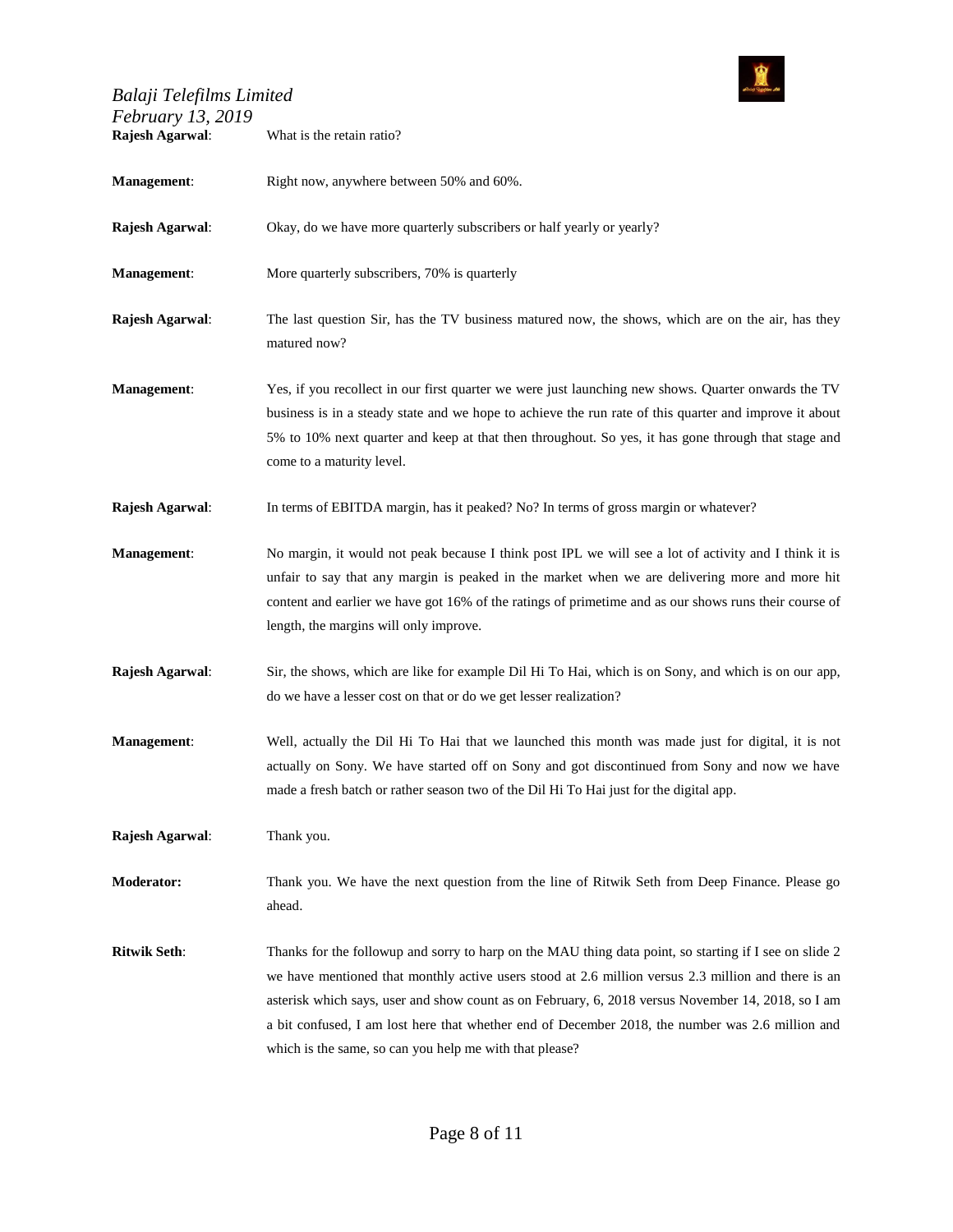

**Management**: I will just clarify, this 2.3 million MAU number was as of November when we last spoke on the quarterly call, that number as of February 6, 2018, which around date we are reporting has doubled to 4.6 million. **Ritwik Seth:** Okay and December would be?

- **Management:** I do not have December, I have given you the latest number right, but if you want I will share it later on and you will get it off line.
- **Ritwik Seth**: Okay fine. Thank you that is helpful.
- **Moderator:** Thank you. We have the next question from the line of Yogesh Kirve from Batlivala & Karani Securities. Please go ahead.

**Yogesh Kirve:** Hi, thank you for the opportunity, so I understand we are focusing more on the B2C part of the business, just to understand what is happening on the B2B side, is it that we have not renewed some deals or we are not promoting our shows so much on those platforms, so why would revenue should decline?

- **Management**: That is what the case, one significant data point for you to mull over is the fact that Airtel has now put all its content behind the pay wall, so that earlier they used to give it out on free, so the environment conditions in the B2B especially the telco's they also cannot keep giving away things free endlessly, so one of the significant moves that one of the large players in the market today Airtel is now what the content we ended up pay about. Effectively, what we are seeing is that, that also becomes the case when we will have to go for higher ARPUs in our next contract renewal, so that is really one of the significant pointers that crunches the market for B2B.
- **Yogesh Kirve:** So, is the thing like this, nothing from our side we are doing differently because of which B2B should come up right?
- **Management**: No, we are doing things differently on B2C. We have launched more number of shows and we are investing in marketing for B2C, but on B2B we have not changed anything except this one small factor, which will probably be a bigger factor in the next 12 months or so as people are not able to monetize the event, might not give away content free. Yogesh, just to add in the B2B, I think what we have answered earlier to someone else's question, the way we account for some of this revenue is heavily depending on the nature of contract that we enter in with a B2B player so in Q2 particular contract led to us recognizing some more revenue as compared to the contracting Q3.
- **Yogesh Kirve:** Okay. Secondly on the marketing expense, so we see in ALT Balaji, we are seeing this pickup and I understand we are focusing more on B2C, so is this sort of run rate that we should expect over the coming quarters?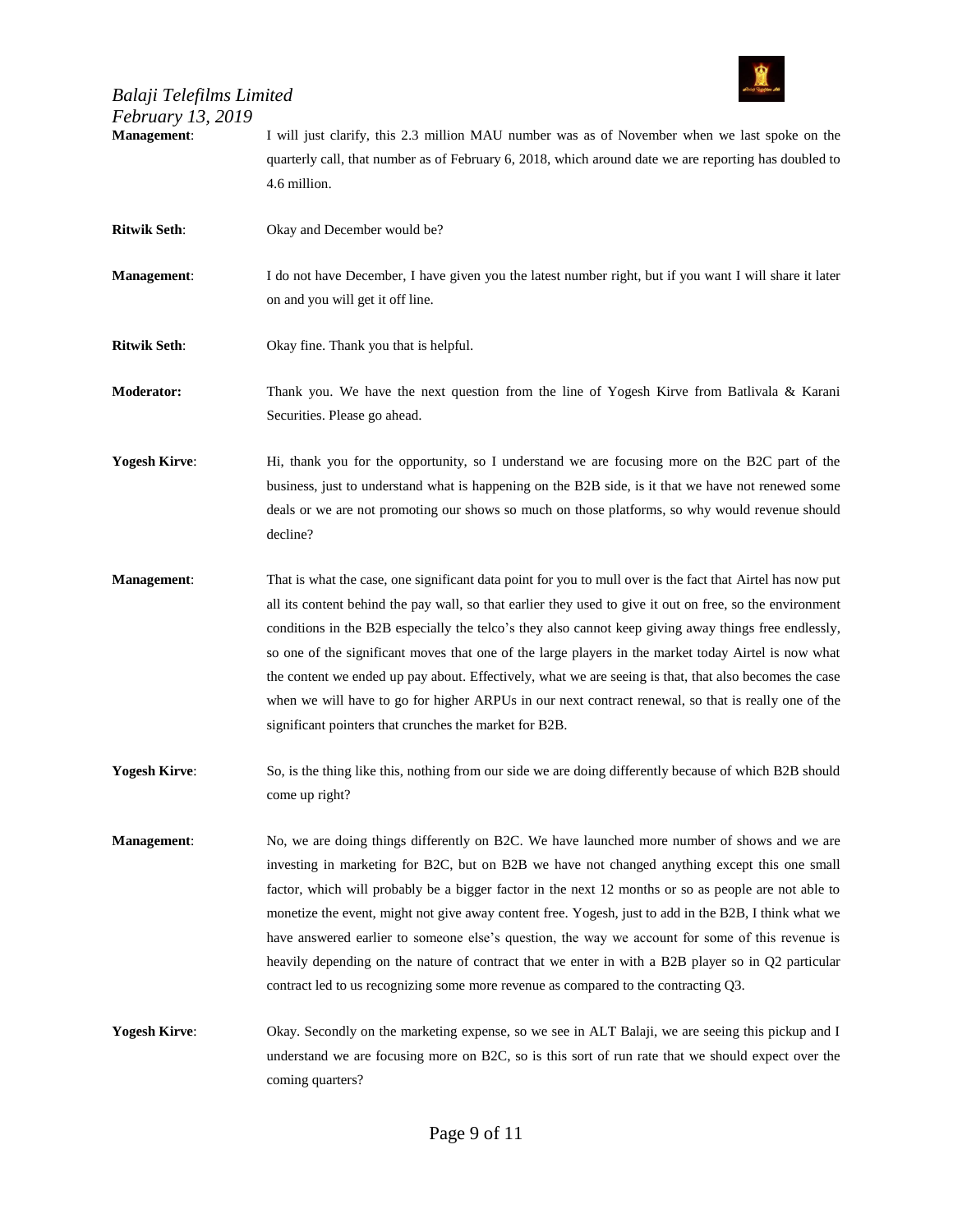

#### *Balaji Telefilms Limited February 13, 2019* **Management**: See basically let me again paraphrase that a lot of marketing spends went up because we had a hit in

our hands So when you have a hit on your hand you tend to pump it more, so that one that really broke through for us meant that post launch we also marketed it well to acquire direct consumers, so in the creative business you cannot probably, it is not like cement manufacturing where you see there is a trend. If we are sensing a hit, we will probably double it or go for a higher acceleration there and I think that is what going to happen throughout the year. Having said that, of course our strategic focus is that we will start moving towards directly acquiring consumers and therefore some of those spends will go that way, but if you have an exception in hit that is the time to milk it and get your subscribers. **Yogesh Kirve:** Sure Sir. That is all for me and all the best. **Moderator:** Thank you. We have the next question from the line of Amit Mehendale from Robocapital. Please go ahead. **Amit Mehendale**: Thanks, I have one followup question on the revenue, if I look at nine-month numbers for ALT Balaji and I add up to your last quarter revenue of 14 to 15 Crores to that number, I still end up close to 40 to 44 Crores kind of revenue topline for the year, which would be significantly lower than the 60 Crores guidance that was given, can you please throw some light on the likely trends, how we will end up? **Management:** No. I think one is that the quarter is we are progressing through this quarter, so it will be risky for us to say that we would not have another 16, 17, 18 Crores quarter also. I do not know how that will go. We are still in the middle of this last quarter, so we will reserve judgement on that, but I think one of the important things that we are kind of just step back a little on is international. We had expected some to come from international, which has not come, if you recollect a couple of calls although we said that we have had some strategy, but that strategy is not probably playing out the way we thought but let us wait for March 31, 2019 and then we will know how this also goes. **Amit Mehendale**: Sure, thanks. **Moderator:** Thank you. We have the next question from the line of Rajesh Agarwal from Moneyore Investment. Please go ahead. **Rajesh Agarwal**: So as a breakeven goal post for ALT Balaji shifted by another one year because if the marketing spend is going to go? **Management**: No. there is no shifting of goal post as of now. We are running a successful business just for your reference, we are the second highest grossing app on the android app store and the third highest on the IOS app store as of last month in terms of OTT players, so we are set to become the number one